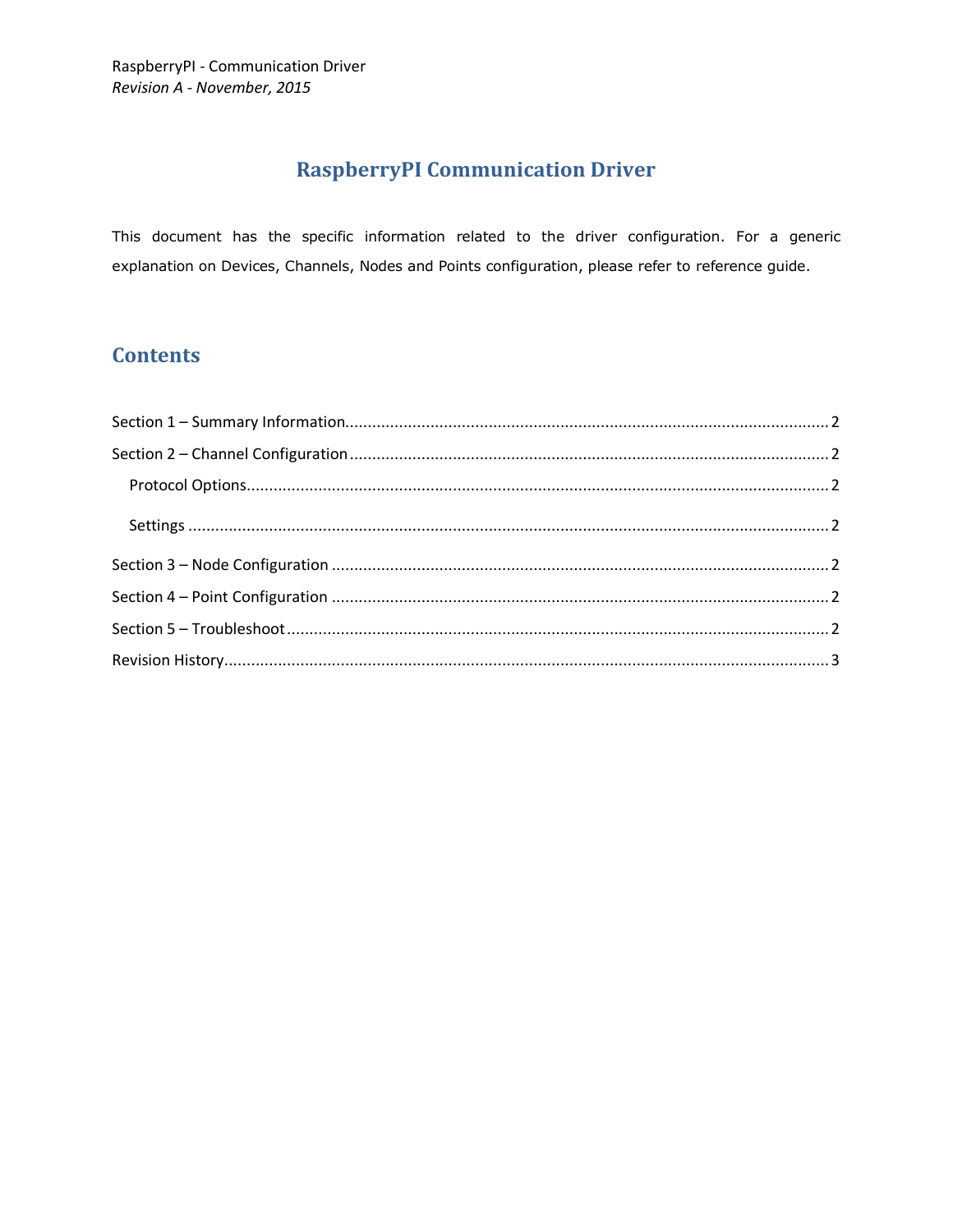### <span id="page-1-0"></span>**Section 1 – Summary Information**

**Communication Driver Name**: RaspberryPI **Implementation DLL**: T.ProtocolDriver. RaspberryPI.dll **Protocol**: RaspberryPI GPIO **Interface**: GPIO interface board **Description**: RaspberryPI communication driver implements communication GPIO interface. PLC types supported: RaspberryPI Revision 1 and 2 **Max number of nodes**: 1 **PC Hardware requirements**: RaspberryPI GPIO interface board

### <span id="page-1-1"></span>**Section 2 – Channel Configuration**

#### <span id="page-1-2"></span>**Protocol Options**

**Revision: 1 (RaspberryPI V1) or 2 (RaspberryPI 2, Default)**.

#### <span id="page-1-3"></span>**Settings**

None

### <span id="page-1-4"></span>**Section 3 – Node Configuration**

None

### <span id="page-1-5"></span>**Section 4 – Point Configuration – Address field**

GPIO: GPIO number (see documentation of Raspberry PI)

### <span id="page-1-6"></span>**Section 5 – Troubleshoot**

The status of the driver execution can be observed through the diagnostic tools, which are:

- Trace window
- Property Watch